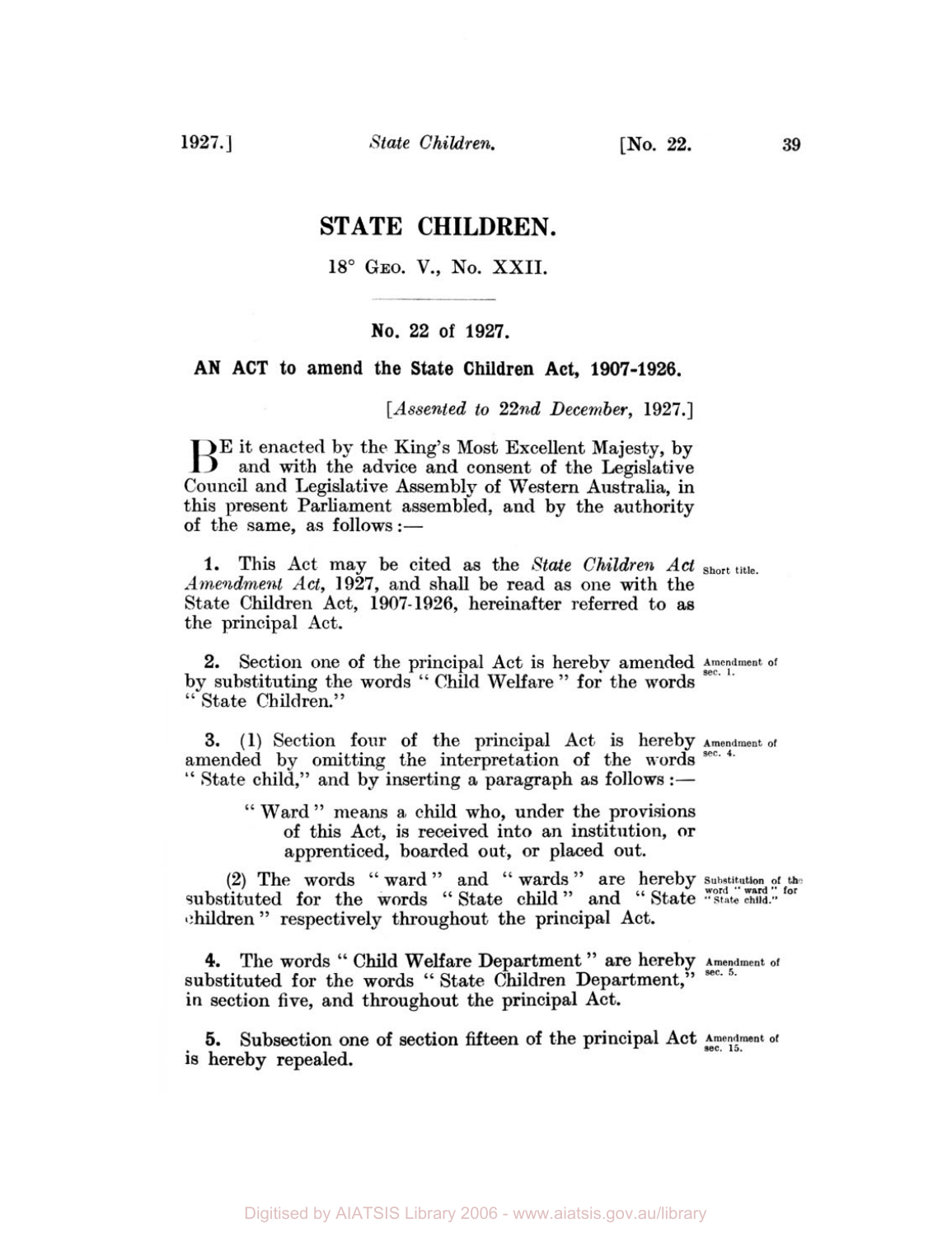commencement **of** this Act."

**6.** Subsection two **of** section fifteen **of** the principal *Act* **is** amended by the omission **of** the **words "and** *re*formatory" and of the words "established before the

**Amendment of sec. 15.** 

**Amendment of sec. 34.** 

**7. A** proviso is hereby added *to* section thirty-four **of**  the principal Act, as follows:—

> Provided **also** that, in the case **of a** child committed to an industrial school, the Department, with the approval of the Minister, may be enabled, by Regulations under this Act, to release such child on probation, under the supervision **of**  a probation officer, or other officer of the Department.

*8.* Section seventy of the principal Act is amended by omitting in paragraph **(b)** and in the fifth line of sub section **(2)** the words **''** twelve shillings and sixpence," **and**  by inserting in lieu thereof the words " one pound.''

**Amendment** *of* **sec 76.** 

**Amendment of** *sec. 70.* 

**Amendment of sec.** *78.* 

**Amendment of sec. 103.** 

Amendment of sec. 106.

**9.** Section seventy-six of the principal Act is hereby amended **by** inserting, after the words '' sixty-nine" **in**  the first line thereof, the words " one hundred and twentyeight or one hundred and twenty-nine."

**10. A** subsection is hereby added to section seventy eight **of** the principal Act as follows :

> **(2)** The **Court** shall have power to forfeit the said security to the department, **or** to the complainant or any other person whom the Court **may** adjudge to be entitled to the amount **or**  any portion thereof, if the terms and **con**ditions imposed by the Court are not complied with: Provided that any money advanced the department shall be first repaid to the department.

**11.** Section one hundred and three **of** the principal Act **is** hereby amended by deleting the words " this **Part Of."** 

**12.** Section one hundred and six of the principal **Act**  is amended **by** omitting the word " horses," in the **fourth**  line **of** paragraph (b), and inserting in lieu thereof the **words "any** animal.''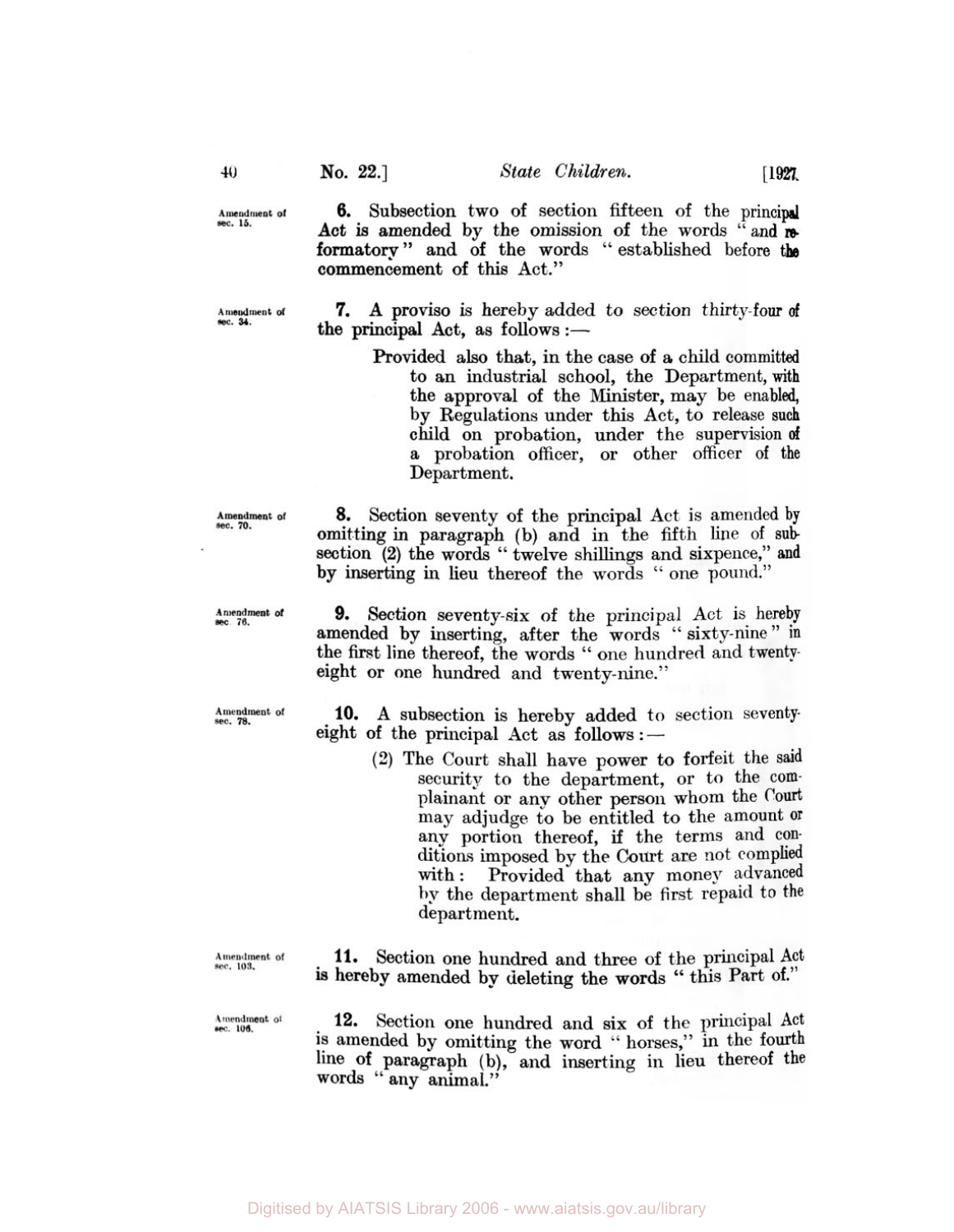13. Section one hundred and twenty-three of the Amendment of principal Act is hereby amended by adding to paragraph (d) thereof the word "or," and by inserting a paragraph as follows:-**123.** 

(e) Having a ward in his or her care, neglects or refuses, on demand, to hand such child over to an authorised officer of the Department or a police officer authorised to receive the child.

**14.** There is hereby inserted in the principal Act, after **Person arrested at Section** one hundred and forty-seven, a new section as **twenty miles** from Section one nundred and forty-seven, a new section as twenty may be<br>
follows :-

Person arrested at distance exceeding<br>distance exceeding<br>twenty miles from<br>Court may be<br>brought before<br>nearest Court.

**147a.** Whenever any person is liable to arrest under Part IX. of this Act, and such person is arrested at *a* distance exceeding twenty miles from the Court which has caused the warrant **to** issue, the person arrested may, with the consent of the Secretary of the Department, be brought before the Children Court nearest to the place of arrest, and the case shall forthwith be adjudicated upon by such **Court.** 

For the purpose of the hearing at such **Court,** a certified copy of the proceedings of the **Court** which caused the warrant to issue, together with a certified account of the arrears of maintenance and costs, shall be accepted **as** *prima facie* evidence of the proceedings therein set forth and of the amounts which are owing and payable. Such certified copy shall be under the hand of and signed by the Clerk of the Court which caused the warrant **to** issue.

The Court which adjudicates upon the matter so transferred *to* it may make such order **as** it may determine, and thereupon such order shall be deemed to have been made by the **Court** which caused the warrant of arrest to issue.

15. The second schedule to the principal Act is repealed, Amendment of **accord** schedule and a schedule is inserted in place thereof, as follows: $-$ 

#### **SECOND SCHEDULE:**

**St. Joseph's Roman catholic 0rphanage for Girls, Subiaco. The Anglican Girls' Orphanage, Adelaide Terrace, Perth. The Salvation Army Girls' Home, Cottesloe Beach. The Salvation Army Girls' Industrial School, Gosnells. The Home of the Good Shepherd Industrial School for Girls, Leederville. The Swan Boys' Anglican Orphanage, near Midland Junction.**